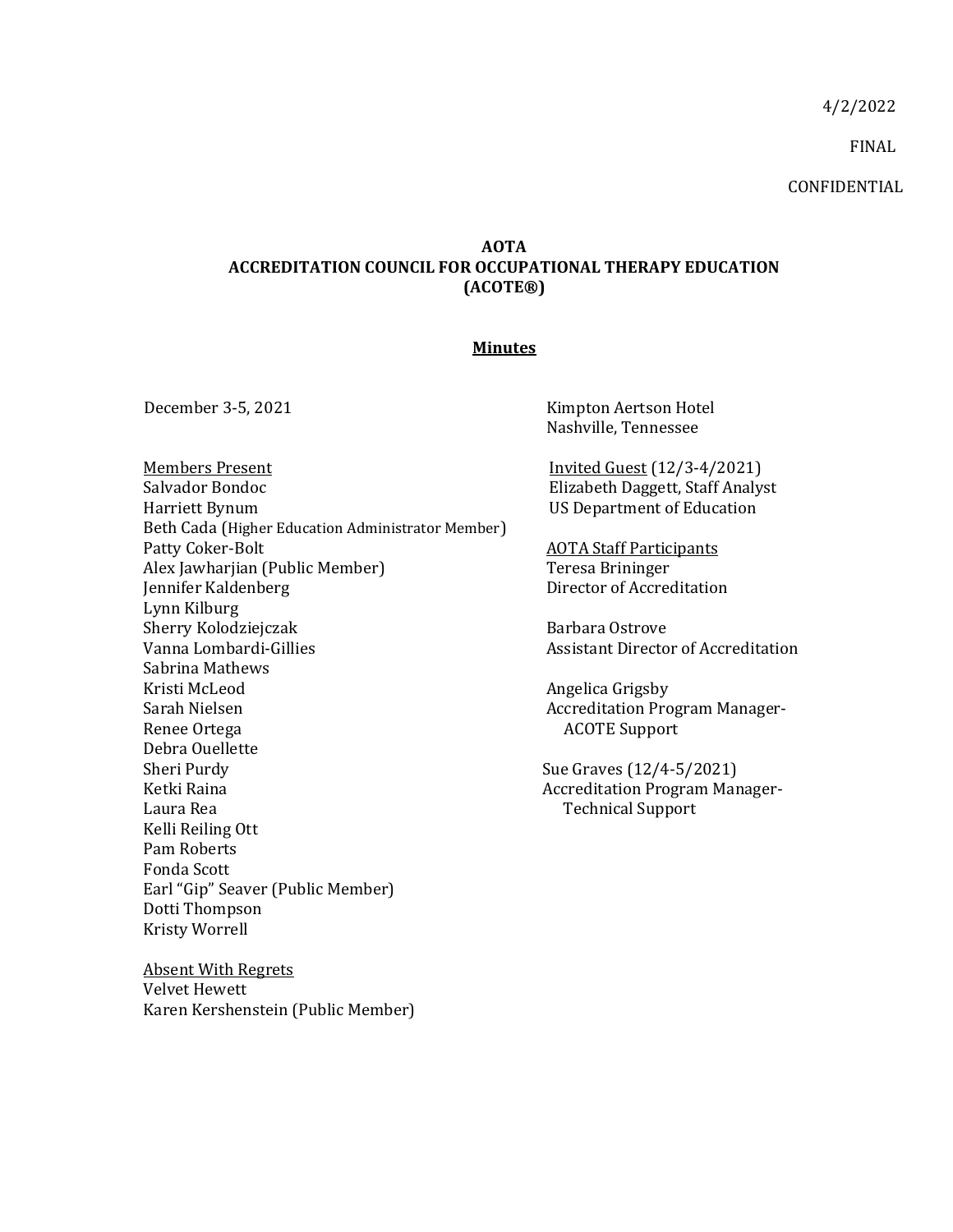## **MINUTES AOTA ACCREDITATION COUNCIL FOR OCCUPATIONAL THERAPY EDUCATION (ACOTE®) DECEMBER 3-5, 2021, NASHVILLE, TENNESSEE**

| <b>TOPIC</b>                                                                                                    | <b>ACTION</b>                                                                                                                                                                                                                                                                                                                           | <b>RESPONSIBLE</b> |
|-----------------------------------------------------------------------------------------------------------------|-----------------------------------------------------------------------------------------------------------------------------------------------------------------------------------------------------------------------------------------------------------------------------------------------------------------------------------------|--------------------|
| <b>CALL TO ORDER</b>                                                                                            | The ACOTE Roster was routed for correction. The Working Rules of the Day and the<br>Conflict of Interest Policy were briefly reviewed.                                                                                                                                                                                                  |                    |
| <b>USDE RECOGNITION</b>                                                                                         | <b>ACOTE ACTION:</b> (Motion #1)<br>M/P Adopt the proposed roadmap and timeline as presented in the PowerPoint<br>presentation to address compliance with USDE regulation 602.17(a) Commonly<br>Accepted Academic Standards.                                                                                                            |                    |
| <b>MINUTES REVIEW</b>                                                                                           | <b>ACOTE ACTION:</b> (Motion #2)<br>[Mathews abstained from discussion and vote] M/S/P Approve the Minutes of the<br>August 6-8, 2021 ACOTE meeting as written.                                                                                                                                                                         |                    |
|                                                                                                                 | <b>ACOTE ACTION:</b> (Motion #3)<br>[Mathews abstained from discussion and vote] M/S/P Approve the Summary of<br>Discussion of the August 6-8, 2021 ACOTE meeting as written.                                                                                                                                                           |                    |
|                                                                                                                 | <b>ACOTE ACTION:</b> (Motion #4)<br>[Mathews abstained from discussion and vote] M/S/P Approve the Confidential<br>Minutes of the August 6-8, 2021 ACOTE meeting as written.                                                                                                                                                            |                    |
|                                                                                                                 | <b>ACOTE ACTION:</b> (Motion #5)<br>[Hewett, Jawharjian, Purdy, Raina, Worrell abstained from discussion and vote]<br>M/S/P Approve the September 23, 2021 ACOTE Conference Call Minutes as written.                                                                                                                                    |                    |
| <b>REVIEW OF CONSENT</b><br><b>AGENDAS</b>                                                                      | <b>ACOTE ACTION:</b> (Motion #32)<br>M/S/P Adopt Consent Agenda #1-Reports of On-Site Evaluation as amended.                                                                                                                                                                                                                            |                    |
|                                                                                                                 | <b>ACOTE CHARGE: (T. BRININGER)</b><br>For action letters to programs with area(s) of concern cited in the Report of ACOTE<br>(RAC), include language from the policy that failure to correct the identified<br>concerns within 60 days or on the monitoring report in one year will impact the<br>accreditation status of the program. | T. Brininger       |
|                                                                                                                 | <b>ACOTE ACTION:</b> (Motion #63)<br>M/S/P Adopt Consent Agenda #2-Reports of Candidacy Review and Reports of<br>Preaccreditation Review as amended.                                                                                                                                                                                    |                    |
|                                                                                                                 | <b>ACOTE ACTION:</b> (Motion #79)<br>M/S/P Adopt Consent Agenda #3-Program Director Credentials as amended.                                                                                                                                                                                                                             |                    |
|                                                                                                                 | <b>ACOTE ACTION:</b> (Motion #132)<br>M/S/P Adopt Consent Agenda #4- Plans of Correction, Progress Reports, and<br>Other Reports as amended.                                                                                                                                                                                            |                    |
| <b>DISCUSSION OF ITEMS</b><br><b>RAISED IN REVIEW OF</b><br><b>REPORTS</b>                                      |                                                                                                                                                                                                                                                                                                                                         |                    |
| Standard C.1.7.<br>1.<br><b>Fieldwork in Behavioral</b><br><b>Health or Psychological</b><br>and Social Factors | <b>ACOTE CHARGE: (T. BRININGER)</b><br>Ensure that the ESRC considers whether revisions should be made to clarify the<br>expectations of fieldwork in behavioral health or psychological and social factors.                                                                                                                            | T. Brininger       |
| <b>ACOTE EDUCATION</b><br>Standard B.6.6. Preparation for<br>Work in an Academic Setting                        | <b>ACOTE CHARGE (T. BRININGER)</b><br>Develop an AIP for the Standards/Special Topics Committee to consider<br>interpretive guide language to distinguish expectations of Standards B.4.21 and<br>B.6.6 and disseminate via the PD News Update and to the RAE on CommunOT.                                                              | T. Brininger       |
| Standard D.1.5. Length of<br>Doctoral Capstone Experience                                                       | <b>ACOTE CHARGE: (T. BRININGER)</b><br>Develop an AIP for the Standards/Special Topics Committee to draft revised self-study<br>instructions for Standard D.1.5. Length of Doctoral Capstone for inclusion in the<br>eAccreditation portal.                                                                                             | T. Brininger       |